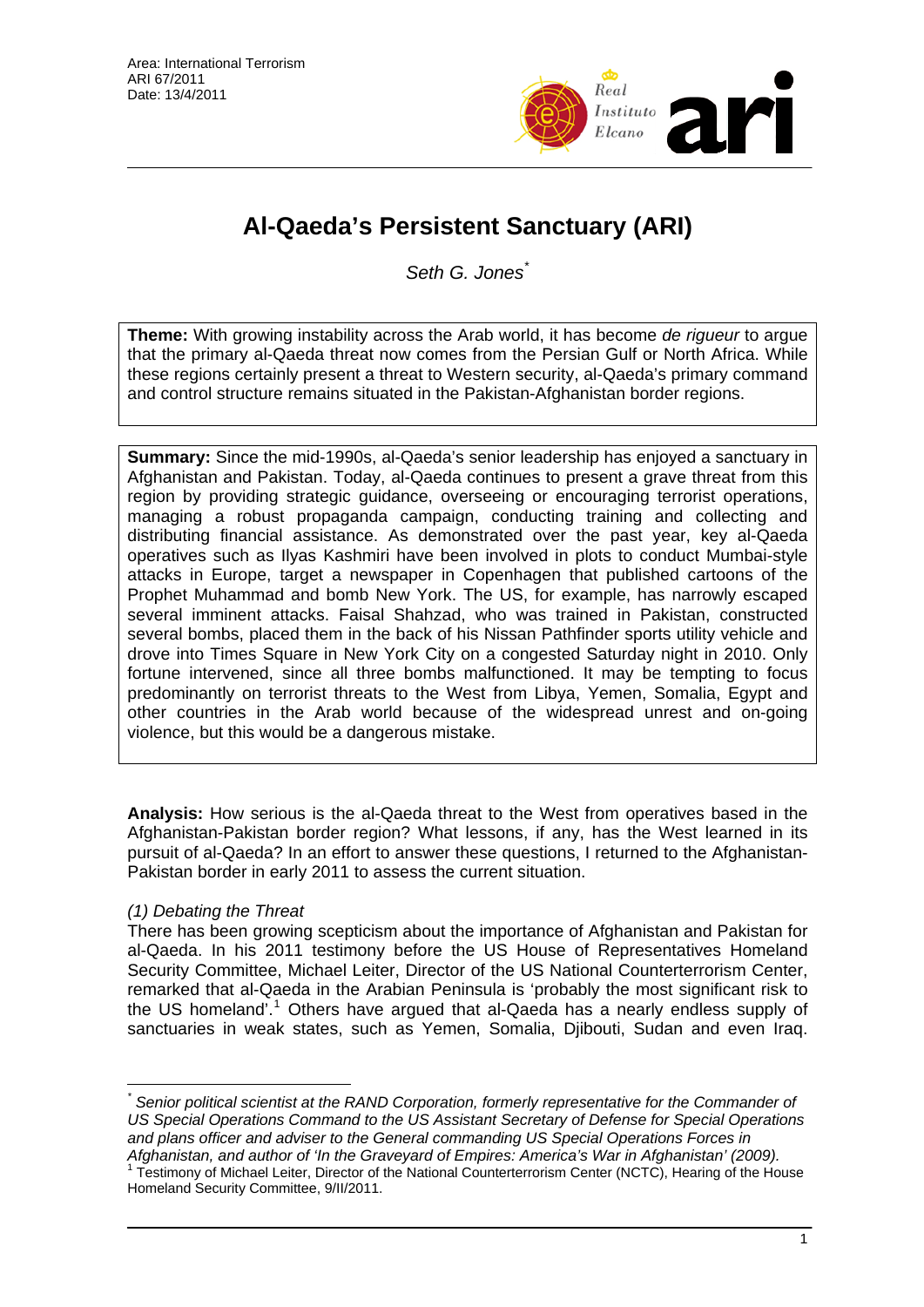

'Many of these countries', notes Stephen Biddle from the Council on Foreign Relations, 'could offer al-Qa'ida better havens than Afghanistan ever did'.[2](#page-1-0)

While this argument seems reasonable, at least on the surface, the evidence suggests that al-Qaeda leaders retain an unparalleled relationship with local networks on the Afghanistan-Pakistan frontier. Osama bin Laden and his deputy, Ayman al-Zawahiri, have a 30-year history of trust and collaboration with the Pashtun militant networks located in Pakistan and Afghanistan. These relationships are deeper and more robust than the comparatively nascent, tenuous and fluid relationships that al-Qaeda has developed with al Shabaab in Somalia and local tribes in Yemen.

Indeed, al-Qaeda has become embedded in multiple networks that operate on both sides of the Afghanistan-Pakistan border. Key groups include the Tehrik-e-Taliban Pakistan, Haqqani Network, Lashkar-e Tayyiba and Afghan Taliban. Al-Qaeda has effectively established a foothold with some of the Mahsud sub-tribes for the Tehrik-e-Taliban Pakistan, Zadran sub-tribes for the Haqqani Network and Salarzai and other sub-tribes for militants in north-eastern Afghanistan. The secret to al-Qaeda's staying power, it turns out, has been its success in cultivating supportive networks in an area generally inhospitable to outsiders. 'Except at the times of sowing and of harvest, a continual state of feud and strife prevails throughout the land', Winston Churchill wrote of the region in his epic tome, *The Story of the Malakand Field Force*. 'Every tribesmen has a blood feud with his neighbour. Every man's hand is against the other, and all against the stranger'.<sup>[3](#page-1-1)</sup>

Al-Qaeda provides several types of assistance to Afghanistan and Pakistan militant groups in return for sanctuary. One is coordination. It has helped establish *shuras* (councils) to coordinate strategic priorities, operational campaigns and tactics against Western allied forces. In addition, al-Qaeda operatives have been involved in planning military operations, such as launching suicide attacks, emplacing improvised explosive devices and helping conduct ambushes and raids. It also helps run training camps for militants, which cover the recruitment and preparation of suicide bombers, intelligence, media and propaganda efforts, bomb-making and religious indoctrination. Al-Qaeda provides some financial aid to militant groups, though it appears to be a small percentage of their total aid. Finally, it has cooperated with Afghan and Pakistan militant groups to improve and coordinate propaganda efforts, including through the use of DVDs, CDs, jihadi websites and other media forums.

Some pundits have argued that al-Qaeda operatives primarily reside in Pakistan, not Afghanistan. But the 1,519-mile border, drawn up in 1893 by Sir Henry Mortimer Durand, the British Foreign Secretary of India, is largely irrelevant. Locals regularly cross the border to trade, pray at mosques, visit relatives and –in some cases– target NATO and coalition forces. Indeed, al-Qaeda migration patterns since the anti-Soviet jihad show frequent movement in both directions. Osama bin Laden established al-Qaeda in Peshawar, Pakistan, in 1988 though he and other Arab fighters crossed the border into Afghanistan regularly to fight Soviet forces and support the mujahedeen. When bin Laden returned to the area in 1996 from Sudan, he settled near Jalalabad in eastern Afghanistan and later moved south to Kandahar Province. After the overthrow of the Taliban regime,

<span id="page-1-0"></span> 2 Stephen Biddle (2009), 'Is It Worth It? The Difficult Case for War in Afghanistan', *The American Interest*, July-August.

<span id="page-1-1"></span><sup>3</sup> Winston S. Churchill (1989), *The Story of the Malakand Field Force: An Episode of Frontier War*, Leo Cooper, London, p. 3.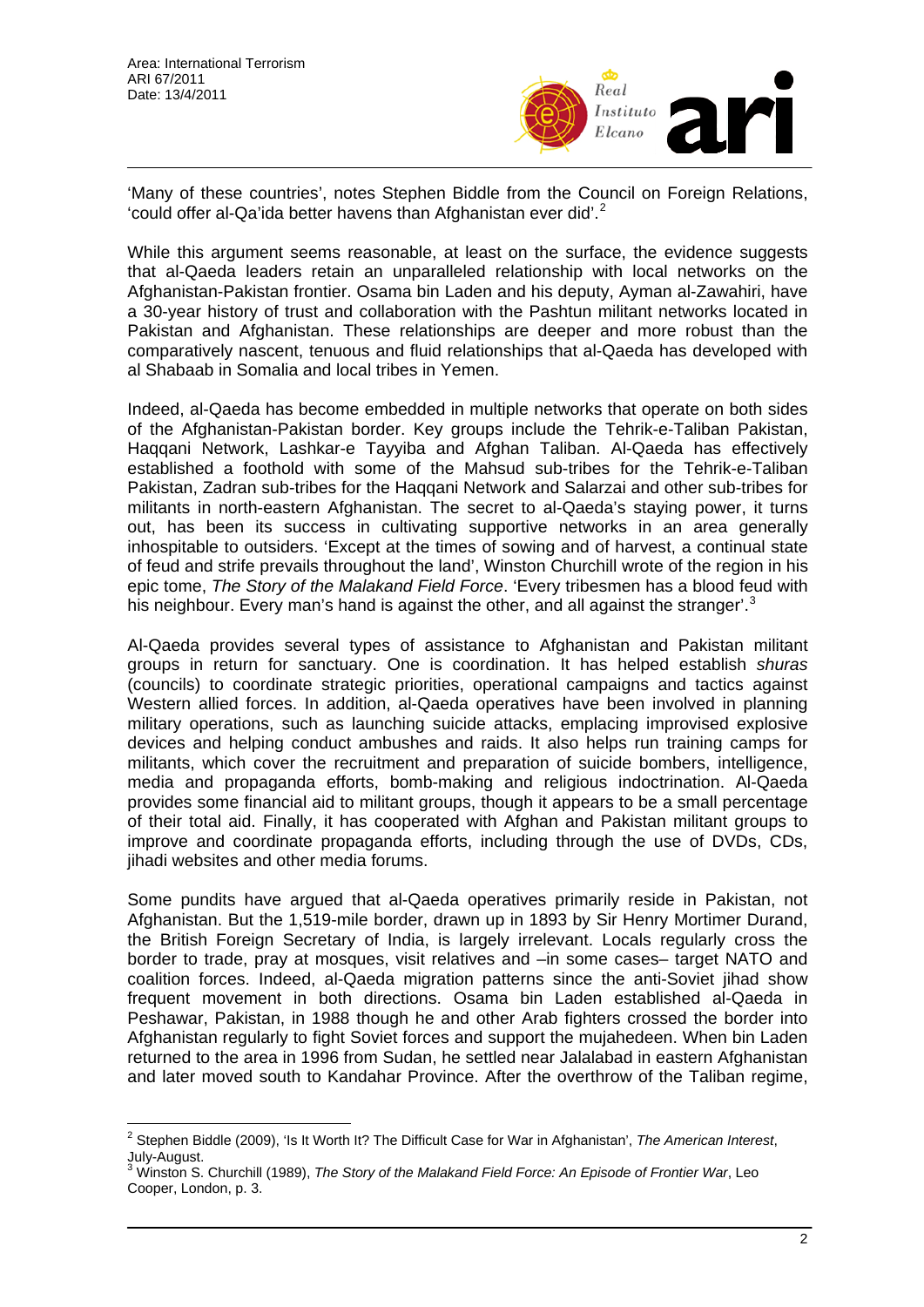$\overline{a}$ 



however, most of the al-Qaeda leadership moved back to Pakistan, though some settled in neighbouring Iran.

Even today, some al-Qaeda operatives have pushed back across the border into such Afghan provinces as Konar and Nangarhar. They look for opportunities where there are few coalition forces and supportive local communities. The rugged snow-capped Hindu Kush mountains, narrow valleys and swelling rivers provide an ideal sanctuary for al-Qaeda and other militants. In short, Afghanistan and Pakistan remain the core sanctuary for al-Qaeda's leaders.

Other sceptics contend that informal, home-grown networks inspired by al-Qaeda have become the most serious threat to the West.<sup>[4](#page-2-0)</sup> Osama bin Laden, Ayman al-Zawahiri and central al-Qaeda more broadly have become extraneous, according to this argument. Impressionable young Muslims can radicalise through the Internet or interactions with local extremist networks. They do not need a headquarters. The threat to the West, therefore, comes largely from a 'leaderless jihad' in Europe, Asia, the Middle East and North America rather than a relationship with central al-Qaeda located in Afghanistan and Pakistan.

But there is sparse evidence to support this argument. The majority of recent terrorist plots against the West have been connected to al-Qaeda and its affiliates in the Afghanistan-Pakistan border region, though a few others have been tied to such areas as Yemen and Somalia. Sparsely few serious attacks have come from purely home-grown terrorists. The 2004 Madrid attacks involved senior al-Qaeda leaders, including Amer Azizi, as Fernando Reinares has pointed out.<sup>[5](#page-2-1)</sup> The 2005 London attacks and 2006 transatlantic airlines plot involved senior al-Qaeda operatives in Pakistan, who were involved in strategic, operational and even tactical support. In 2008, 12 individuals of Pakistani origin and two Indian nationals were arrested in a terrorist plot to conduct suicide attacks in Barcelona's public transport system. Jonathan Evans, the Director General of MI5, the UK's domestic intelligence agency, recently acknowledged that at least half of the country's priority plots continue to be linked to 'al-Qaeda in the tribal areas of Pakistan, where al-Qaeda senior leadership is still based'. Over the last decade, there have been plots and attacks in the UK, Germany, Spain, Netherlands, France, India and other countries with links to al-Qaeda and other terrorist groups in the Afghanistan-Pakistan border region.

In May 2010, Faisal Shahzad attempted to detonate a vehicle-borne improvised explosive device in Times Square in New York City after being trained by bomb-makers from Tehrike-Taliban Pakistan, a group in South Waziristan Agency with strong ties to al-Qaeda. In February 2010, Najibullah Zazi pleaded guilty in a US District Court to 'conspiracy to use weapons of mass destruction' and 'providing material support for a foreign terrorist organisation' based in Pakistan. Several al-Qaeda operatives, including Saleh al-Somali and Adnan Gulshair el Shukrijumah, were involved in the plot. According to US government documents, Zazi's travels to Pakistan and his contacts with individuals there were pivotal in helping him build an improvised explosive device using triacetone triperoxide, the same explosive used effectively in the 2005 London subway bombings. In

<span id="page-2-0"></span><sup>4</sup> Mark Sagemen (2008), *Leaderless Jihad: Terror Networks in the Twenty-First Century*, University of Pennsylvania Press, Philadelphia, p. 133 & 140.

<span id="page-2-1"></span><sup>5</sup> Fernando Reinares (2010), 'The Madrid Bombings and Global Jihadism', *Survival*, vol. 52, nr 2, April-May, p. 83-104.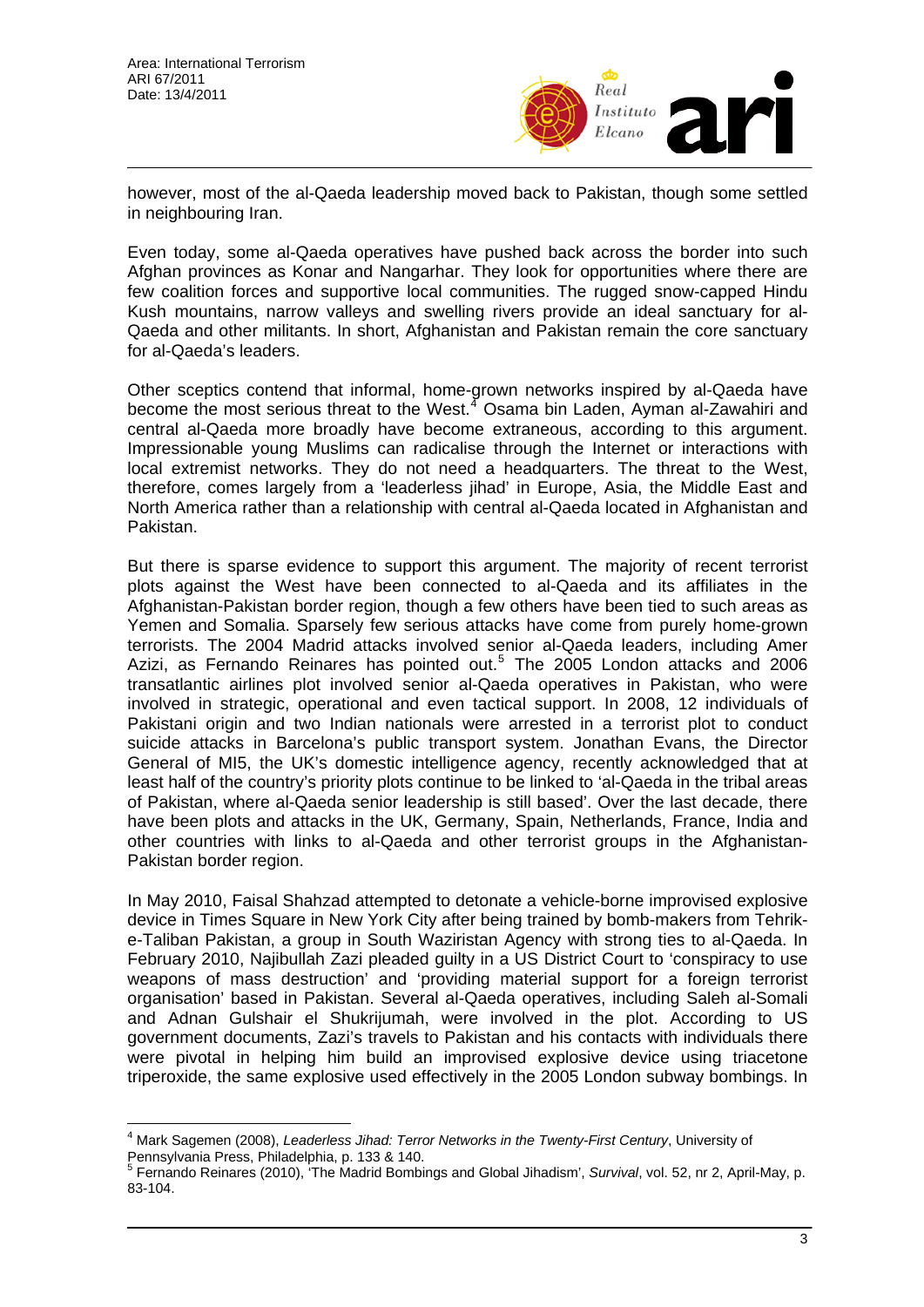

December 2009, five Americans from Alexandria, Virginia, were arrested in Pakistan and charged with plotting terrorist attacks.

#### *(2) Al-Qaeda's Organisational Structure*

With a leadership structure still in Afghanistan and Pakistan, al-Qaeda is a notably different organisation than a decade ago and can perhaps best be described as a 'complex adaptive system'. $6$  The term refers to systems that are diverse (composing multiple networks) and adaptive (possessing the capacity to evolve and learn from experience). One key element of complex adaptive systems is that they include a series of networks, which are often dispersed and small. But different nodes can communicate and conduct their campaigns with some coordination. Al-Qaeda today can perhaps best be divided into several tiers: central al-Qaeda, affiliated groups, affiliated networks and inspired individuals.

To begin with, 'central al-Qaeda' includes the organisation's leaders. Despite the death of key figures, such as the chief financial officer Shaykh Sa'aid al-Masri and the external operations chief Abu 'Abd al-Rahman al-Najdi, top leaders Osama bin Laden and Ayman al-Zawahiri remain involved in providing strategic-level guidance. Al-Qaeda's goals remain overthrowing regimes in the Middle East (the near enemy, or *al-Adou al-Qareeb*) to establish a pan-Islamic caliphate, as well as to fight the US and its allies (the far enemy, or *al-Adou al-Baeed*) who support them. As demonstrated over the past year, key al-Qaeda operatives such as Ilyas Kashmiri have been involved in thwarted plots to conduct Mumbai-style attacks in Europe and to target a newspaper in Copenhagen that published cartoons of the Prophet Muhammad. Abu Yahya al-Libi continues to act as one of al-Qaeda's senior ideologues and religious figures. Despite enjoying a headquarters in Pakistan, most of the organisation cannot directly contact the senior leadership because of security concerns. Prior notification for a terrorist operation is generally done to help al-Qaeda prepare its media strategy, but not to get permission, which time delays made impractical.

The second tier includes a range of affiliated groups. They benefit from bin Laden's financial assistance and inspiration, and receive at least some training, arms, money or other support. Some of these groups have publicly joined al-Qaeda, such as al-Qaeda in Iraq, al-Qaeda in the Arabian Peninsula and al-Qaeda in the Islamic Maghreb. Osama bin Laden and Ayman al-Zawahiri retain a degree of oversight over these groups and, when necessary, may discipline members for failing to follow guidance. Others, such as Lashkar-e-Tayyiba and al Shabaab, are more autonomous but still cooperate with central al-Qaeda for specific operations or training purposes.

The third tier involves affiliated networks –small, dispersed adherents who enjoy some direct connection with al-Qaeda–. These entities are not large militant groups with clear command-and-control structures, but often self-organised small networks that congregate, radicalise and plan attacks. In some cases, they comprise individuals who have prior terrorism experience in Algeria, the Balkans, Chechnya, Afghanistan or perhaps Iraq. In other cases, they include individuals who have travelled to camps in Afghanistan or Pakistan for training, as with Mohammed Siddique Khan and the British extremists responsible for the successfully July 2005 London bombing.

<span id="page-3-0"></span> 6 See, for example, Murray Gell-Mann (1995), *The Quark and the Jaguar*, Henry Holt and Company, New York; John Holland (1995), *Hidden Order*, Addison-Wesley, Reading, MA; Kevin Dooley (1997), 'A Complex Adaptive Systems Model of Organization Change', *Nonlinear Dynamics, Psychology, and Life Science*, vol. 1, nr 1, p. 69-97.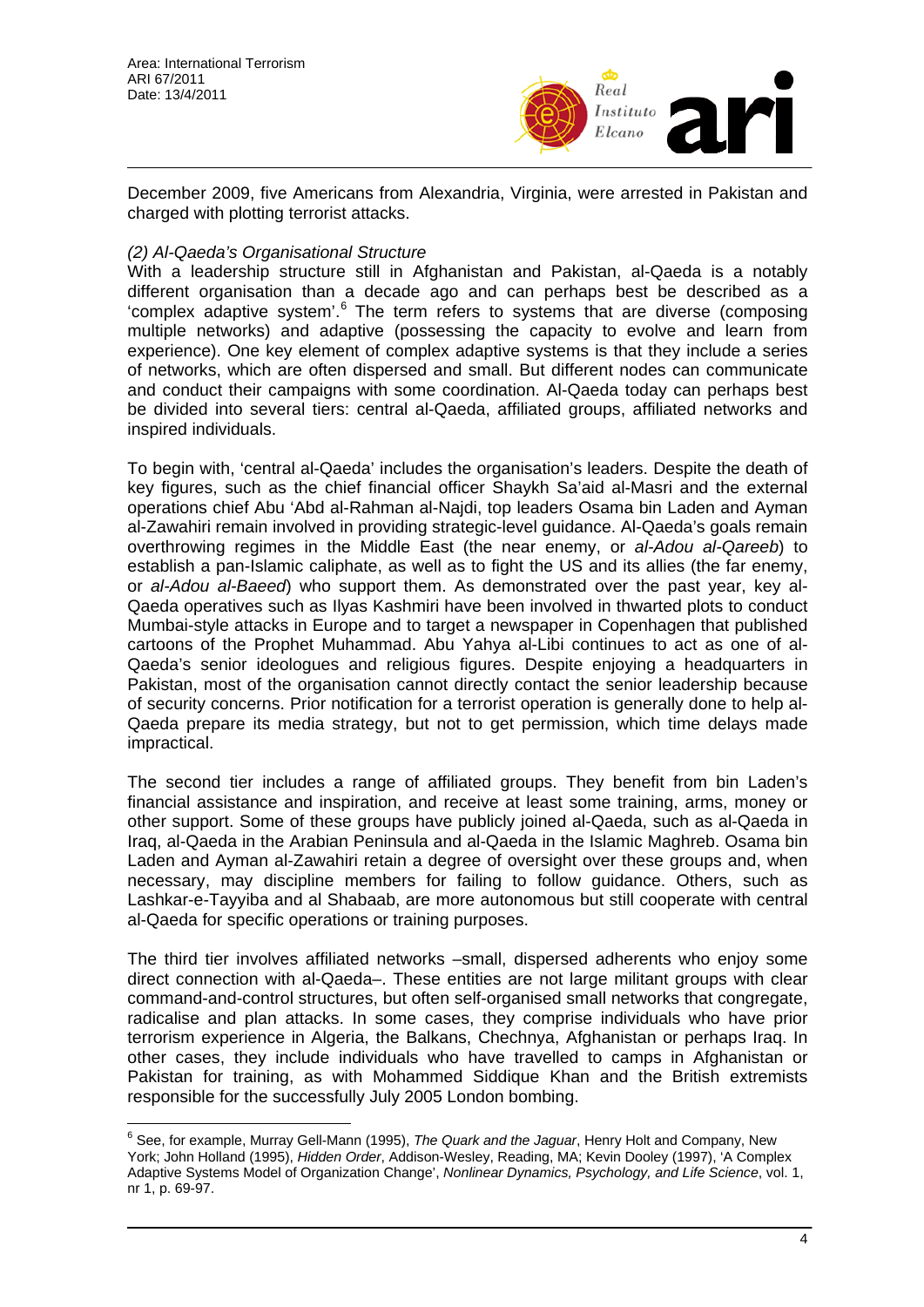

Finally, the inspired individuals include those with no direct contact to al-Qaeda central, but who are inspired by the al-Qaeda cause and outraged by perceived oppression in Iraq, Afghanistan, Chechnya and Palestinian territory. They tend to be motivated by a hatred towards the West and its allied regimes in the Middle East, such as Saudi Arabia. Without direct support, these networks tend to be amateurish, though they can occasionally be lethal. In November 2004, a member of the Hofstad Group in the Netherlands, Mohammed Bouyeri, murdered the Dutch filmmaker Theo Van Gogh in Amsterdam. But many others, such as the cell led by Russell Defreitas that plotted to attack New York City's John F. Kennedy International Airport in 2007 (codenamed 'chicken farm'), were rudimentary and would have been difficult to execute.

Taken together, al-Qaeda has transformed itself by 2011 into a more diffuse –and more global– terror network. While the Afghanistan-Pakistan border region was its home base, it had a growing array of allied groups and networks on multiple continents.

#### *(3) Countering al-Qaeda*

While the al-Qaeda threat from Afghanistan and Pakistan has remained fairly constant, the West has struggled to pursue an effective counterterrorism strategy. In 2001, less than 100 CIA and US Special Operations personnel, supported by punishing US airpower, toppled the Taliban regime and unhinged al-Qaeda from Afghanistan.

Two years later, however, the small footprint approach went out the window. I was in the Bermel area in 2003 when the US military established a brigade-level headquarters in eastern Afghanistan, increasing its conventional footprint to 20,000 forces. It was an ironic, though somewhat backward, step. By then, US policymakers and national security documents referred to operations against al-Qaeda as the 'global war on terror'. The use of the word 'war' to describe US efforts had an important symbolic importance, since it suggested a military conflict that required a *military* solution. Even Secretary of Defense Donald Rumsfeld had reservations about using the term because 'the word "war" led people to overemphasize the importance of the military instrument in this multi-dimensional conflict'.<sup>[7](#page-4-0)</sup>

In 2003, NATO countries also deployed large numbers of conventional forces to Iraq as part of its global war against terror. But as Western intelligence agencies later concluded, the bitter irony was that al-Qaeda established a foothold after –and indeed *because of*– the US invasion. Military forces may help penetrate and garrison an area frequented by terrorist groups and, if well sustained, may temporarily reduce terrorist activity. But once the situation in an area becomes untenable for terrorists, they will transfer their activity to another location. Terrorists groups generally fight wars of the weak. They do not put large, organised forces into the field, except when they engage in insurgencies. This means that military forces can rarely engage terrorist groups using what most armies are trained in: conventional tactics, techniques and procedures. Most soldiers are not trained to understand, penetrate and destroy terrorist organisations. In examining 648 terrorist groups, I found that most groups end in one of two ways. Either they join the political process, or else small networks of clandestine intelligence and security forces arrest or kill the leadership. Large-scale military force has rarely been the primary reason for the end of terrorist groups, and few groups achieve victory.<sup>[8](#page-4-1)</sup>

<span id="page-4-0"></span> 7 Douglas J. Feith (2008), *War and Decision: Inside the Pentagon at the Dawn of the War on Terror*, HarperCollins Publishers, New York, p. 87.

<span id="page-4-1"></span><sup>8</sup> Seth G. Jones & Martin Libicki (2008), *How Terrorist Groups End: Lessons for Countering Al-Qaeda*, RAND, Santa Monica, CA.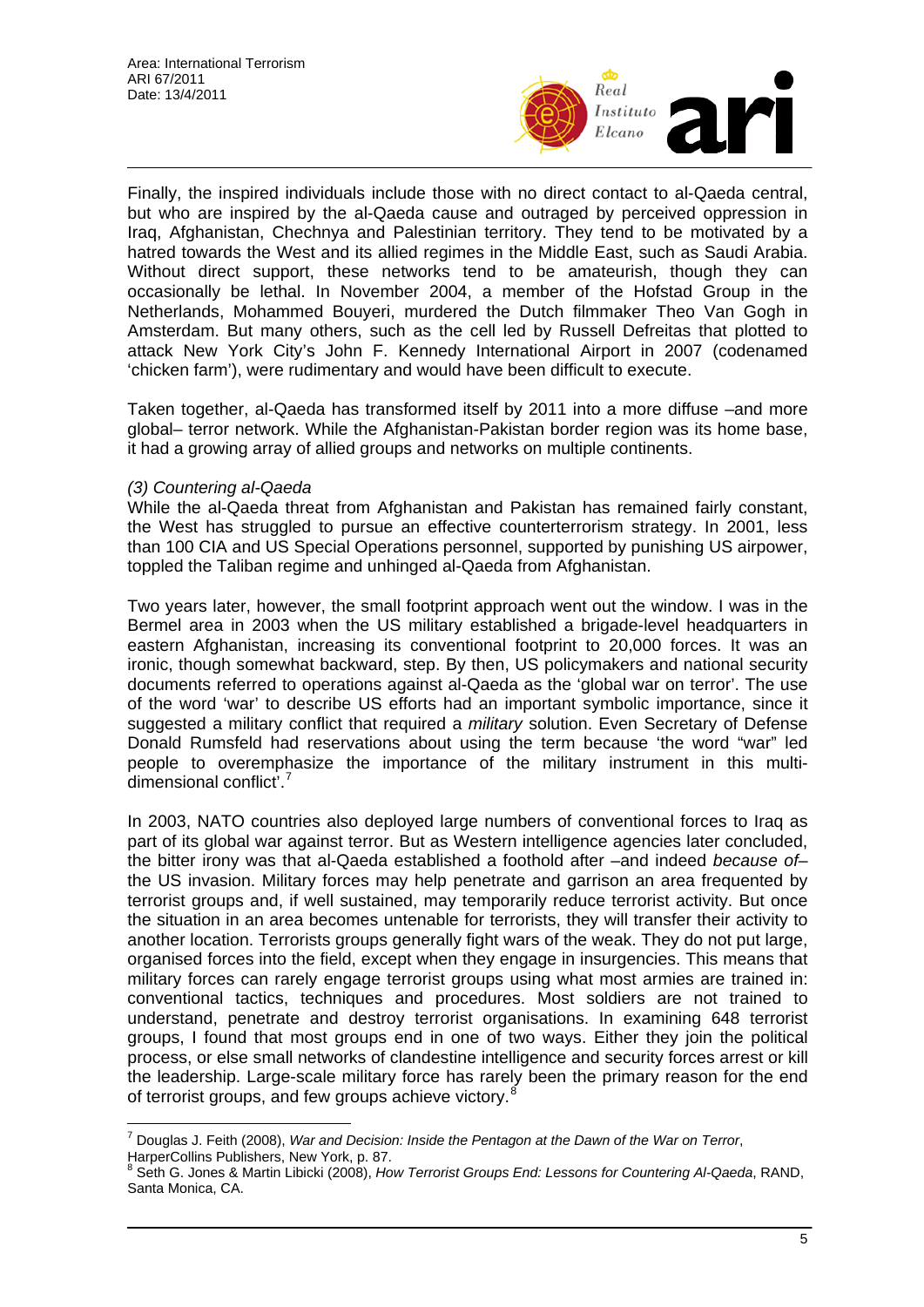



By 2011, however, Western policymakers seemed to better understand the utility of intelligence and Special Operations forces. The US increased its covert efforts against al-Qaeda, improving its intelligence collection capabilities and nearly trebling the number of drone strikes in Pakistan from 2009 levels. Recognising the importance of al-Qaeda's local hosts, the US stepped up efforts to recruit assets among rival sub-tribes and clans in the border areas.

In Pakistan there were a range of senior-level officials killed, such as chief financial officer Shaykh Sa'aid al-Masri and external operations chief Abu 'Abd al-Rahman al-Najdi. This left perhaps less than 300 al-Qaeda members in Pakistan, though there were larger numbers of foreign fighters and affiliated organisations. In late 2010 Ayman al-Zawahiri ordered al-Qaeda operatives to disperse into small groups in Afghanistan and Pakistan, away from the tribal areas, and cease most activities for a period of up to one year to ensure the organisation's survival. In Afghanistan, intelligence and US Special Operations activities disrupted al-Qaeda, which became less cohesive and more decentralised among a range of foreign fighters. Al-Qaeda retained a minimal presence in Afghanistan, with perhaps less than 100 full-time fighters at any one time. This estimate is larger if one counts al-Qaeda-affiliated foreign fighter networks operating in Afghanistan.

What does this fragile progress mean? For a start, the number of al-Qaeda operatives in Afghanistan and Pakistan shrunk from 2001 levels, where it was well over 1,000 fighters. More importantly, however, Western efforts disrupted al-Qaeda's command and control, communications, morale, freedom of movement and fund-raising activities. Central al-Qaeda was a weaker organisation, though not defeated. The death of senior leaders also forced al-Qaeda to become increasingly reliant on couriers, hampered communication because of operational security concerns, delayed the planning cycle for operations and exposed operations to interdiction.

6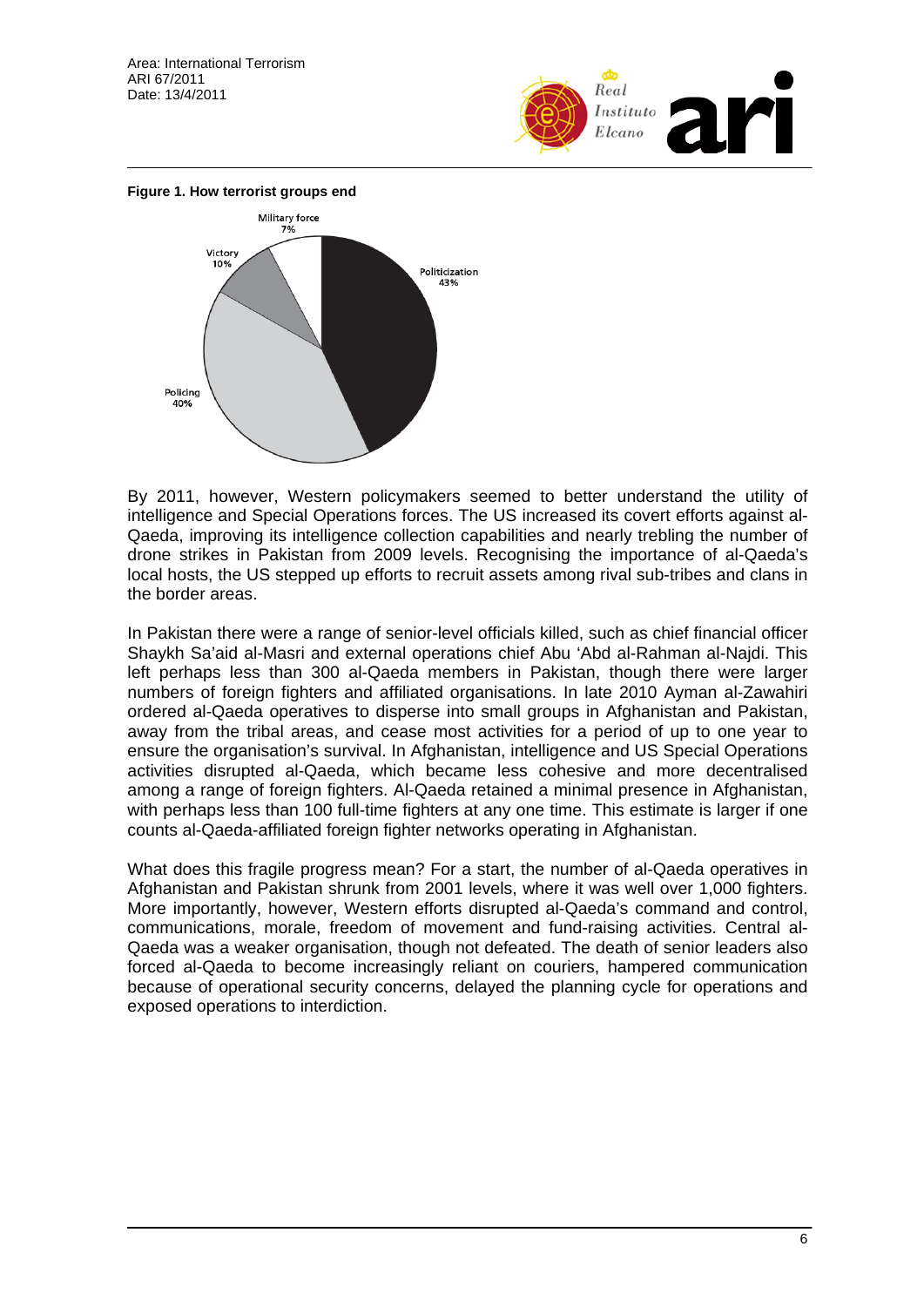

#### **Conclusion**

#### *A Long War*

 $\overline{a}$ 

The landscape along the Afghanistan-Pakistan border is strangely reminiscent of Frederick Remington or C.M. Russell's paintings of the American West. Gritty layers of dust sap the life from a parched landscape. With the exception of a few apple orchards, there is little agricultural activity because the soil is too poor. Several dirt roads snake through the area, but virtually none are paved. In this austere environment, central al-Qaeda has been disrupted. Its popularity has also declined.

**Figure 2. Poll of al-Qaeda:[9](#page-6-0) 'How much confidence do you have in Osama bin Laden to do the right thing regarding world affairs?'** 



Yet there are still several challenges. One is the absence of an effective campaign to counter al-Qaeda's extremist ideology. Public perceptions of al-Qaeda have plummeted. According to a 2010 public opinion poll published by the New America Foundation, more than three-quarters of residents in Pakistan's Federally Administered Tribal Areas opposed the presence of al-Qaeda. A poll conducted by the Pew Research Center indicated that positive views of Osama bin Laden have significantly declined across the Middle East and Asia between 2001 and 2010, including in Indonesia, Jordan, Pakistan, Turkey, Egypt and Lebanon. In addition, there has been widespread opposition to al-Qaeda's ideology and tactics among conservative Islamic groups, especially al-Qaeda's practice of killing civilians. Public opposition of al-Qaeda, especially from legitimate Muslim religious leaders, needs to be better encouraged, supported and publicised. While drones have contributed to a weakening of al-Qaeda, however, they are still a short-term, temporary solution. Key sanctuaries in Pakistan need to be cleared –and held– by Pakistan security agencies, including in North Waziristan Agency.

<span id="page-6-0"></span><sup>9</sup> Pew Research Center (2010), *Obama More Popular Abroad Than at Home, Global Image of US Continues to Benefit*, Pew Global Attitudes Project, Washington, DC, June.